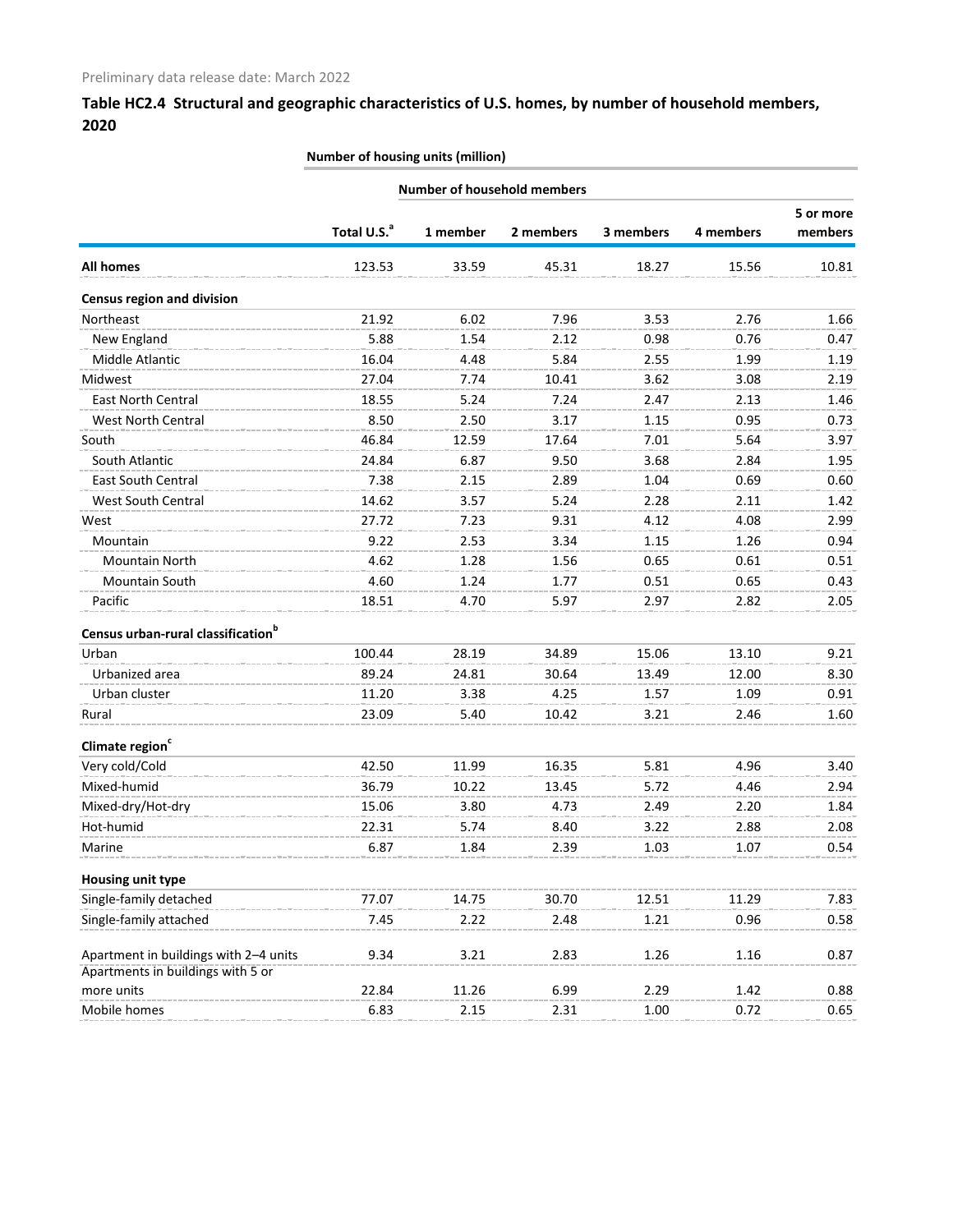|                                        | Number of housing units (million)  |          |           |           |           |                      |
|----------------------------------------|------------------------------------|----------|-----------|-----------|-----------|----------------------|
|                                        | <b>Number of household members</b> |          |           |           |           |                      |
|                                        | Total U.S. <sup>a</sup>            | 1 member | 2 members | 3 members | 4 members | 5 or more<br>members |
| <b>All homes</b>                       | 123.53                             | 33.59    | 45.31     | 18.27     | 15.56     | 10.81                |
| <b>Year of construction</b>            |                                    |          |           |           |           |                      |
| Before 1950                            | 20.26                              | 6.46     | 7.16      | 2.84      | 2.50      | 1.29                 |
| 1950 to 1959                           | 12.48                              | 3.60     | 4.73      | 1.82      | 1.29      | 1.05                 |
| 1960 to 1969                           | 12.76                              | 3.75     | 4.79      | 1.64      | 1.50      | 1.07                 |
| 1970 to 1979                           | 18.34                              | 5.26     | 7.01      | 2.44      | 1.99      | 1.64                 |
| 1980 to 1989                           | 16.30                              | 4.66     | 5.86      | 2.57      | 1.84      | 1.36                 |
| 1990 to 1999                           | 17.16                              | 3.86     | 6.44      | 2.80      | 2.48      | 1.58                 |
| 2000 to 2009                           | 16.16                              | 3.54     | 5.85      | 2.67      | 2.27      | 1.82                 |
| 2010 to 2015                           | 5.53                               | 1.43     | 1.73      | 0.78      | 0.96      | 0.63                 |
| 2016 to 2020                           | 4.56                               | 1.03     | 1.74      | 0.71      | 0.71      | 0.36                 |
| <b>Number of stories</b>               |                                    |          |           |           |           |                      |
| 1 story                                | 47.15                              | 11.24    | 19.78     | 6.86      | 5.54      | 3.73                 |
| 2 stories                              | 32.47                              | 4.90     | 11.65     | 5.99      | 5.88      | 4.05                 |
| 3 or more stories                      | 2.61                               | 0.39     | 0.96      | 0.49      | 0.45      | 0.33                 |
| Split-level                            | 2.28                               | 0.44     | 0.80      | 0.39      | 0.37      | 0.29                 |
| Not asked (apartments and mobile       |                                    |          |           |           |           |                      |
| homes)                                 | 39.01                              | 16.62    | 12.13     | 4.55      | 3.31      | 2.41                 |
| Major outside wall construction        |                                    |          |           |           |           |                      |
| Siding (aluminum, fiber cement, vinyl, |                                    |          |           |           |           |                      |
| or steel)                              | 45.44                              | 11.40    | 16.99     | 6.86      | 6.11      | 4.08                 |
| <b>Brick</b>                           | 33.37                              | 10.49    | 12.07     | 4.63      | 3.83      | 2.33                 |
| Wood                                   | 18.80                              | 4.82     | 6.93      | 3.00      | 2.41      | 1.64                 |
| Stucco                                 | 15.65                              | 3.94     | 5.43      | 2.39      | 2.12      | 1.77                 |
| Concrete block                         | 6.42                               | 1.80     | 2.45      | 0.91      | 0.62      | 0.65                 |
| Shingle (composition)                  | 1.89                               | 0.52     | 0.68      | 0.26      | 0.22      | 0.20                 |
| Stone                                  | 1.46                               | 0.42     | 0.56      | 0.18      | 0.20      | 0.10                 |
| Some other material                    | 0.50                               | 0.19     | 0.20      | Q         | Q         | Q                    |
| <b>Major roofing material</b>          |                                    |          |           |           |           |                      |
| Shingles (composition or asphalt)      | 76.03                              | 16.83    | 29.04     | 12.27     | 10.57     | 7.33                 |
| Metal                                  | 9.69                               | 2.76     | 3.97      | 1.23      | 1.10      | 0.64                 |
| Wood shingles or shakes                | 5.19                               | 0.91     | 1.60      | 1.01      | 0.82      | 0.84                 |
| Ceramic or clay tiles                  | 4.89                               | 0.94     | 1.66      | 0.72      | 0.96      | 0.62                 |
| Concrete tiles                         | 2.14                               | 0.30     | 0.88      | 0.35      | 0.31      | 0.30                 |
| Slate or synthetic slate               | 1.49                               | 0.26     | 0.59      | 0.24      | 0.26      | 0.14                 |
| Some other material                    | 1.26                               | 0.33     | 0.58      | 0.16      | 0.11      | 0.08                 |
| Not asked (apartments in buildings     |                                    |          |           |           |           |                      |
| with 5 or more units)                  | 22.84                              | 11.26    | 6.99      | 2.29      | 1.42      | 0.88                 |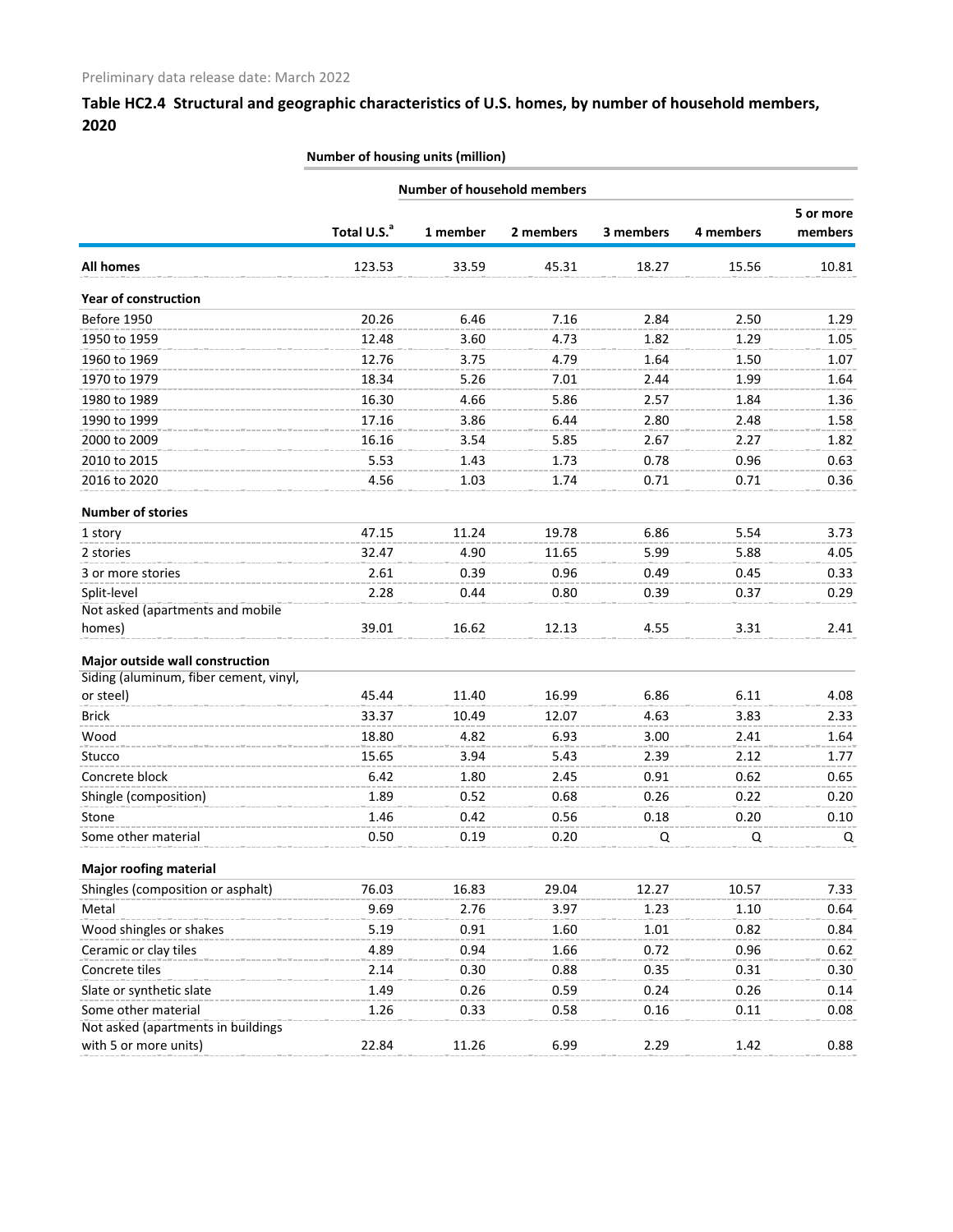## **Table HC2.4 Structural and geographic characteristics of U.S. homes, by number of household members, 2020**

|                                                       | Number of housing units (million) |             |                                    |           |           |                      |
|-------------------------------------------------------|-----------------------------------|-------------|------------------------------------|-----------|-----------|----------------------|
|                                                       |                                   |             | <b>Number of household members</b> |           |           |                      |
|                                                       | Total U.S. <sup>a</sup>           | 1 member    | 2 members                          | 3 members | 4 members | 5 or more<br>members |
| <b>All homes</b>                                      | 123.53                            | 33.59       | 45.31                              | 18.27     | 15.56     | 10.81                |
| <b>Total number of rooms (excluding</b><br>bathrooms) |                                   |             |                                    |           |           |                      |
| 1 or 2                                                | 4.59                              | 3.16        | 0.94                               | 0.23      | 0.12      | 0.14                 |
| 3                                                     | 8.73                              | 4.96        | 2.43                               | 0.67      | 0.38      | 0.28                 |
| 4                                                     | 15.95                             | 6.14        | 5.86                               | 1.84      | 1.43      | 0.67                 |
| 5                                                     | 19.54                             | 5.76        | 7.13                               | 2.72      | 2.32      | 1.62                 |
| 6                                                     | 22.10                             | 5.34        | 8.42                               | 3.95      | 2.67      | 1.72                 |
| 7                                                     | 18.86                             | 3.89        | 7.37                               | 3.15      | 2.62      | 1.83                 |
| 8                                                     | 13.87                             | 2.05        | 5.78                               | 2.19      | 2.40      | 1.44                 |
| 9 or more                                             | 19.90                             | 2.28        | 7.38                               | 3.52      | 3.62      | 3.11                 |
| <b>Number of bedrooms</b>                             |                                   |             |                                    |           |           |                      |
| 0                                                     | 1.82                              | 1.12        | 0.48                               | Q         | Q         | Q                    |
| 1                                                     | 14.52                             | 9.76        | 3.62                               | 0.79      | 0.22      | 0.14                 |
| 2                                                     | 30.67                             | 10.13       | 12.70                              | 3.85      | 2.66      | 1.33                 |
| 3                                                     | 48.27                             | 9.76        | 19.28                              | 8.44      | 6.63      | 4.17                 |
| 4                                                     | 22.08                             | 2.39        | 7.51                               | 4.12      | 4.69      | 3.36                 |
| 5 or more                                             | 6.16                              | 0.43        | 1.72                               | 1.03      | 1.26      | 1.72                 |
| Number of other rooms (excluding<br>bathrooms)        |                                   |             |                                    |           |           |                      |
| 1                                                     | 8.41                              | 3.95        | 2.33                               | 0.80      | 0.82      | 0.52                 |
| 2                                                     | 27.88                             | 10.00       | 9.21                               | 3.55      | 2.85      | 2.27                 |
| 3                                                     | 32.82                             | 9.11        | 11.99                              | 5.35      | 3.85      | 2.51                 |
| 4                                                     | 26.77                             | 6.27        | 10.13                              | 3.94      | 3.87      | 2.56                 |
| 5 or more                                             | 27.64                             | 4.25        | 11.64                              | 4.63      | 4.16      | 2.96                 |
| <b>Number of full bathrooms</b>                       |                                   |             |                                    |           |           |                      |
| 0                                                     | 0.15                              | $\mathsf Q$ | Q                                  | ${\sf Q}$ | Q         | Q                    |
| 1                                                     | 50.32                             | 20.29       | 16.85                              | 5.95      | 4.08      | 3.15                 |
| 2                                                     | 56.85                             | 11.68       | 22.40                              | 9.38      | 8.20      | 5.18                 |
| 3 or more                                             | 16.21                             | 1.56        | 6.04                               | 2.91      | 3.24      | 2.45                 |
| <b>Number of half bathrooms</b>                       |                                   |             |                                    |           |           |                      |
| 0                                                     | 86.83                             | 27.35       | 31.21                              | 11.97     | 9.54      | 6.76                 |
| 1                                                     | 33.79                             | 5.76        | 12.94                              | 5.88      | 5.56      | 3.66                 |
| 2 or more                                             | 2.91                              | 0.48        | 1.16                               | 0.43      | 0.46      | 0.39                 |
| <b>Basement</b>                                       |                                   |             |                                    |           |           |                      |
| Yes                                                   | 36.83                             | 6.86        | 14.63                              | 6.06      | 5.52      | 3.75                 |
| Finished basement                                     | 21.71                             | 3.44        | 8.40                               | 3.71      | 3.74      | 2.41                 |
| Unfinished basement                                   | 15.12                             | 3.42        | 6.23                               | 2.35      | 1.78      | 1.35                 |
| No                                                    | 47.68                             | 10.11       | 18.55                              | 7.66      | 6.72      | 4.65                 |
| Not asked (apartments and mobile                      |                                   |             |                                    |           |           |                      |

homes) 39.01 16.62 12.13 4.55 3.31 2.41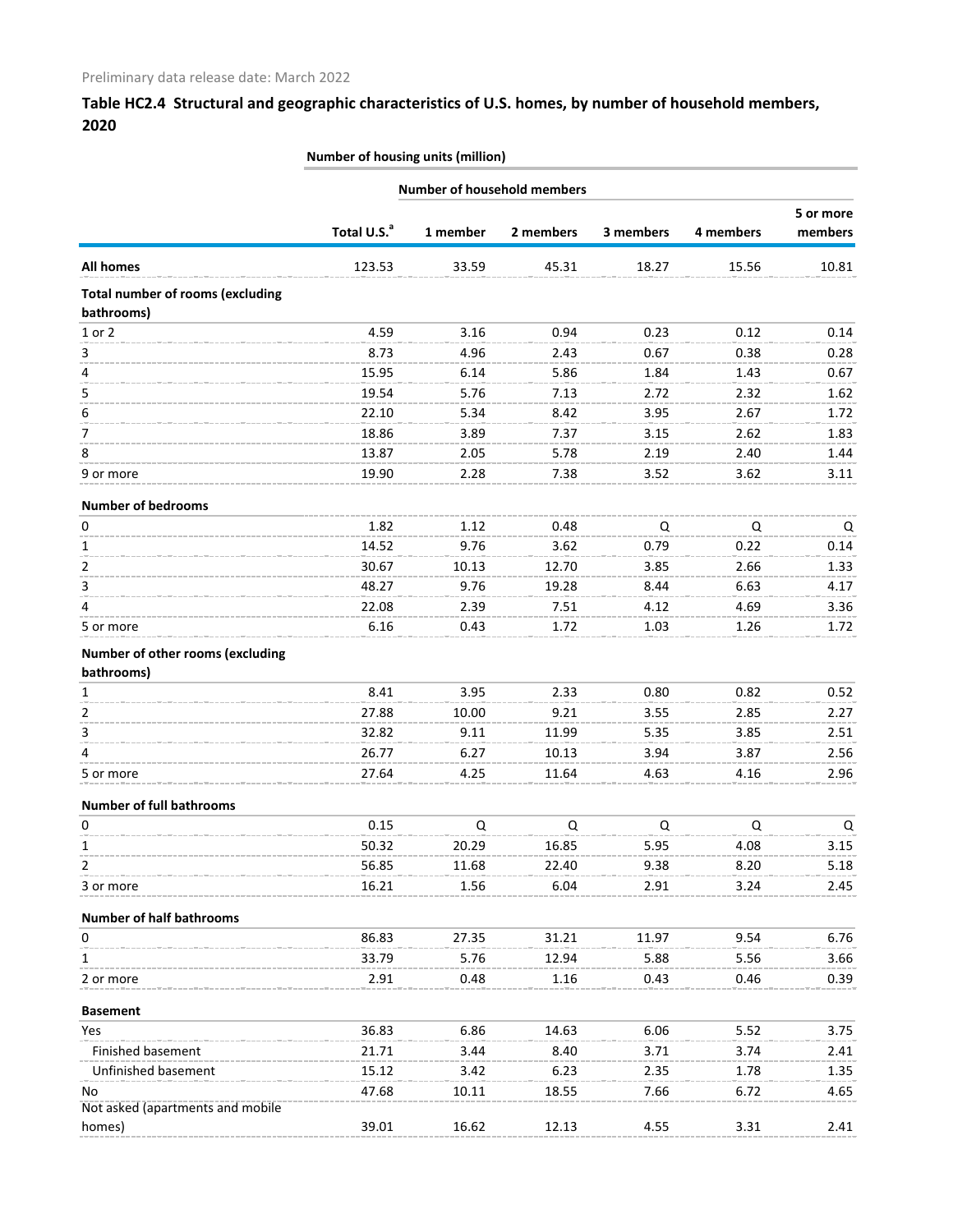|                                      | Number of household members |          |           |           |           |                      |
|--------------------------------------|-----------------------------|----------|-----------|-----------|-----------|----------------------|
|                                      |                             |          |           |           |           |                      |
|                                      | Total U.S. <sup>a</sup>     | 1 member | 2 members | 3 members | 4 members | 5 or more<br>members |
|                                      |                             |          |           |           |           |                      |
| <b>All homes</b>                     | 123.53                      | 33.59    | 45.31     | 18.27     | 15.56     | 10.81                |
| <b>Attic</b>                         |                             |          |           |           |           |                      |
| Yes                                  | 56.50                       | 10.76    | 22.29     | 9.27      | 8.63      | 5.55                 |
| Finished attic                       | 7.68                        | 1.42     | 2.65      | 1.34      | 1.36      | 0.92                 |
| Unfinished attic                     | 48.83                       | 9.34     | 19.64     | 7.93      | 7.27      | 4.64                 |
| No                                   | 28.01                       | 6.21     | 10.89     | 4.45      | 3.62      | 2.85                 |
| Not asked (apartments and mobile     |                             |          |           |           |           |                      |
| homes)                               | 39.01                       | 16.62    | 12.13     | 4.55      | 3.31      | 2.41                 |
| <b>Attached garage</b>               |                             |          |           |           |           |                      |
| Yes                                  | 51.79                       | 8.99     | 20.60     | 8.66      | 8.10      | 5.45                 |
| 1-car garage                         | 11.27                       | 2.89     | 4.08      | 1.69      | 1.46      | 1.15                 |
| 2-car garage                         | 34.18                       | 5.54     | 13.92     | 5.89      | 5.29      | 3.54                 |
| 3 or more car garage                 | 6.34                        | 0.56     | 2.60      | 1.08      | 1.35      | 0.76                 |
| No                                   | 32.72                       | 7.98     | 12.58     | 5.06      | 4.15      | 2.96                 |
| Not asked (apartments and mobile     |                             |          |           |           |           |                      |
| homes)                               | 39.01                       | 16.62    | 12.13     | 4.55      | 3.31      | 2.41                 |
| <b>Adequacy of insulation</b>        |                             |          |           |           |           |                      |
| Well insulated                       | 34.34                       | 8.35     | 14.21     | 5.12      | 4.09      | 2.58                 |
| Adequately insulated                 | 64.27                       | 17.90    | 23.18     | 9.38      | 8.30      | 5.50                 |
| Poorly insulated                     | 21.29                       | 6.04     | 6.90      | 3.29      | 2.82      | 2.25                 |
| Not insulated                        | 3.63                        | 1.30     | 1.02      | 0.48      | 0.35      | 0.48                 |
|                                      |                             |          |           |           |           |                      |
| Home is too drafty during the winter |                             |          |           |           |           |                      |
| Never                                | 55.37                       | 16.12    | 22.19     | 7.27      | 6.01      | 3.77                 |
| Some of the time                     | 52.63                       | 13.77    | 18.49     | 8.30      | 7.18      | 4.89                 |
| Most of the time                     | 10.39                       | 2.34     | 3.21      | 1.73      | 1.59      | 1.51                 |
| All of the time                      | 5.14                        | 1.35     | 1.42      | 0.97      | 0.77      | 0.63                 |
| Any ceilings higher than 8 feet      |                             |          |           |           |           |                      |
| Yes                                  | 55.18                       | 12.23    | 21.01     | 8.58      | 8.02      | 5.33                 |
| No                                   | 61.52                       | 19.21    | 21.99     | 8.68      | 6.81      | 4.83                 |
| Not asked (mobile homes)             | 6.83                        | 2.15     | 2.31      | 1.00      | 0.72      | 0.65                 |
| <b>Number of windows</b>             |                             |          |           |           |           |                      |
| $1$ to $2$                           | 6.95                        | 4.17     | 1.84      | 0.49      | 0.30      | 0.14                 |
| $3$ to 5                             | 18.15                       | 7.85     | 5.36      | 2.18      | 1.71      | 1.05                 |
| 6 to 9                               | 29.35                       | 8.45     | 10.83     | 4.32      | 3.20      | 2.55                 |
| 10 to 15                             | 38.42                       | 8.65     | 15.10     | 5.98      | 5.18      | 3.51                 |
| 16 to 19                             | 13.61                       | 2.39     | 5.26      | 2.34      | 2.02      | 1.59                 |
| 20 to 29                             | 12.43                       | 1.54     | 5.10      | 2.16      | 2.25      | 1.38                 |
| 30 or more                           | 4.62                        | 0.53     | 1.83      | 0.79      | 0.89      | 0.58                 |
|                                      |                             |          |           |           |           |                      |

### **Number of housing units (million)**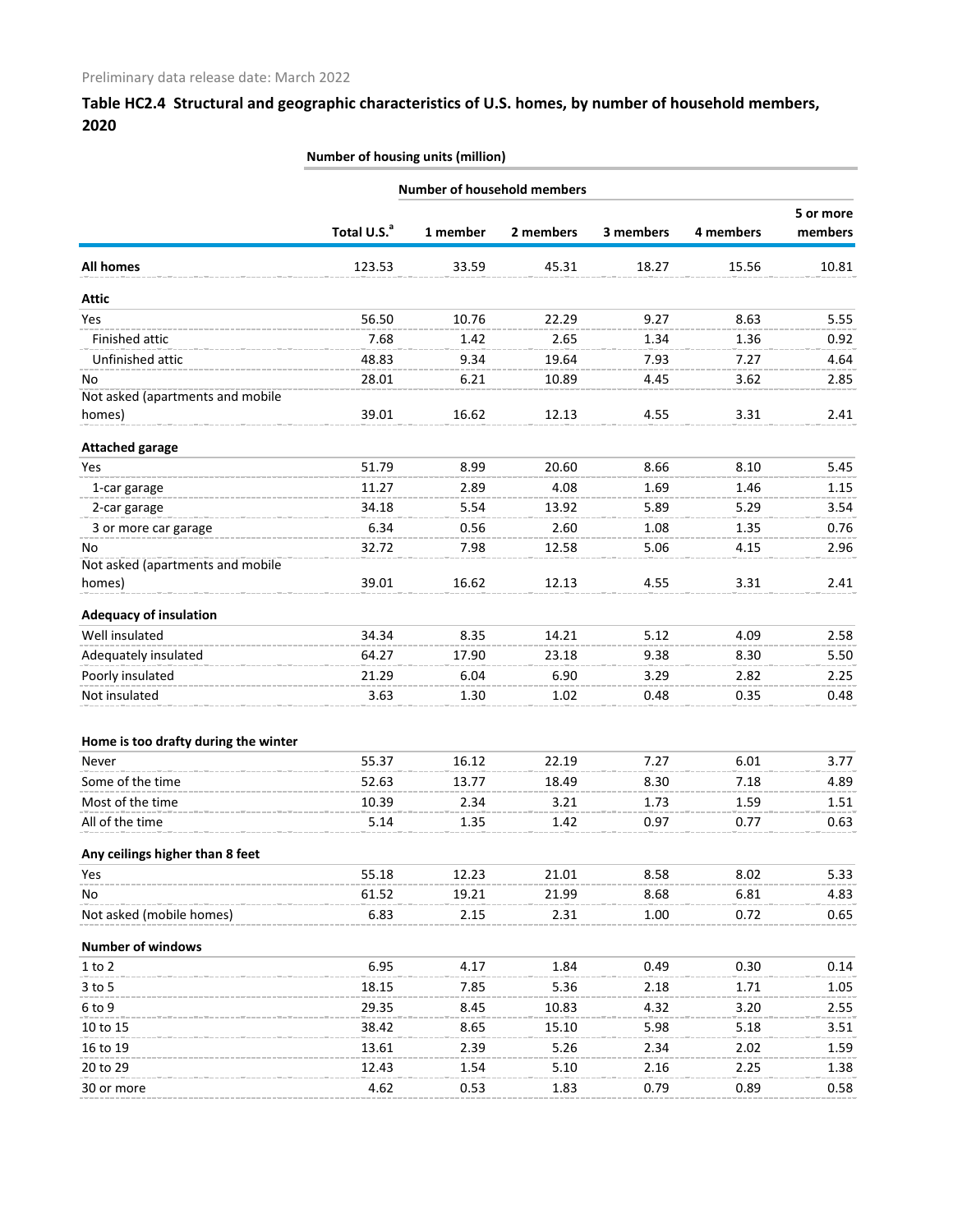|                                                                    | Number of housing units (million) |                                    |           |           |           |                      |
|--------------------------------------------------------------------|-----------------------------------|------------------------------------|-----------|-----------|-----------|----------------------|
|                                                                    |                                   | <b>Number of household members</b> |           |           |           |                      |
|                                                                    | Total U.S. <sup>a</sup>           | 1 member                           | 2 members | 3 members | 4 members | 5 or more<br>members |
| All homes                                                          | 123.53                            | 33.59                              | 45.31     | 18.27     | 15.56     | 10.81                |
| Type of glass in windows                                           |                                   |                                    |           |           |           |                      |
| Single-pane glass                                                  | 43.51                             | 14.67                              | 14.16     | 6.03      | 5.04      | 3.60                 |
| Double-pane glass                                                  | 77.95                             | 18.43                              | 30.29     | 11.88     | 10.29     | 7.07                 |
| Triple-pane glass                                                  | 2.07                              | 0.49                               | 0.87      | 0.35      | 0.23      | 0.14                 |
| Window frame material                                              |                                   |                                    |           |           |           |                      |
| Metal (aluminum)                                                   | 47.40                             | 14.43                              | 16.50     | 6.75      | 5.60      | 4.12                 |
| Wood                                                               | 40.31                             | 10.48                              | 14.39     | 6.18      | 5.38      | 3.88                 |
| Vinyl                                                              | 31.85                             | 7.64                               | 12.98     | 4.73      | 4.03      | 2.46                 |
| Fiberglass                                                         | 1.72                              | 0.40                               | 0.63      | 0.29      | 0.22      | 0.19                 |
| Composite                                                          | 2.25                              | 0.64                               | 0.82      | 0.32      | 0.31      | 0.16                 |
| Number of sliding glass or French<br>doors                         |                                   |                                    |           |           |           |                      |
| 0                                                                  | 60.38                             | 18.81                              | 21.54     | 8.43      | 6.91      | 4.69                 |
| 1                                                                  | 39.81                             | 10.18                              | 14.83     | 6.05      | 5.23      | 3.52                 |
| 2                                                                  | 15.19                             | 3.08                               | 5.58      | 2.54      | 2.25      | 1.74                 |
| 3 or more                                                          | 8.16                              | 1.52                               | 3.36      | 1.24      | 1.17      | 0.86                 |
|                                                                    |                                   |                                    |           |           |           |                      |
| Electricity meter is a smart meter<br>Yes                          | 34.30                             | 7.77                               | 13.40     | 5.42      | 4.66      | 3.05                 |
| No                                                                 | 36.81                             | 9.60                               | 14.02     | 5.40      | 4.59      | 3.20                 |
| Don't know                                                         | 52.42                             | 16.21                              | 17.90     | 7.45      | 6.31      | 4.55                 |
|                                                                    |                                   |                                    |           |           |           |                      |
| Park a car within 20 feet of electrical<br>outlet                  |                                   |                                    |           |           |           |                      |
| Yes                                                                | 67.83                             | 13.84                              | 27.83     | 10.73     | 9.39      | 6.04                 |
| No                                                                 | 32.87                             | 8.49                               | 10.50     | 5.25      | 4.74      | 3.89                 |
| Not asked (apartments in buildings                                 |                                   |                                    |           |           |           |                      |
| with 5 or more units)                                              | 22.84                             | 11.26                              | 6.99      | 2.29      | 1.42      | 0.88                 |
| Own or lease an all-electric or plug-in<br>hybrid electric vehicle |                                   |                                    |           |           |           |                      |
| Yes                                                                | 1.82                              | 0.20                               | 0.66      | 0.32      | 0.46      | 0.18                 |
| Charge at home                                                     | 1.39                              | 0.11                               | 0.53      | 0.29      | 0.33      | 0.12                 |
| No                                                                 | 121.71                            | 33.39                              | 44.65     | 17.95     | 15.09     | 10.62                |
| Natural gas available in<br>neighborhood                           |                                   |                                    |           |           |           |                      |
| Yes                                                                | 84.52                             | 22.98                              | 30.10     | 12.76     | 11.06     | 7.62                 |
| Uses natural gas                                                   | 69.49                             | 17.81                              | 25.23     | 10.68     | 9.42      | 6.36                 |
| Does not use natural gas                                           | 15.03                             | 5.17                               | 4.87      | 2.09      | 1.64      | 1.27                 |
| No                                                                 | 39.01                             | 10.61                              | 15.21     | 5.51      | 4.49      | 3.19                 |
| Distributed solar generation                                       |                                   |                                    |           |           |           |                      |
| Yes                                                                | 3.37                              | 0.46                               | 1.29      | 0.55      | 0.57      | 0.50                 |
| No                                                                 | 87.98                             | 18.65                              | 34.20     | 14.17     | 12.40     | 8.56                 |
| Not asked (apartments)                                             | 32.18                             | 14.47                              | 9.82      | 3.54      | 2.58      | 1.75                 |
|                                                                    |                                   |                                    |           |           |           |                      |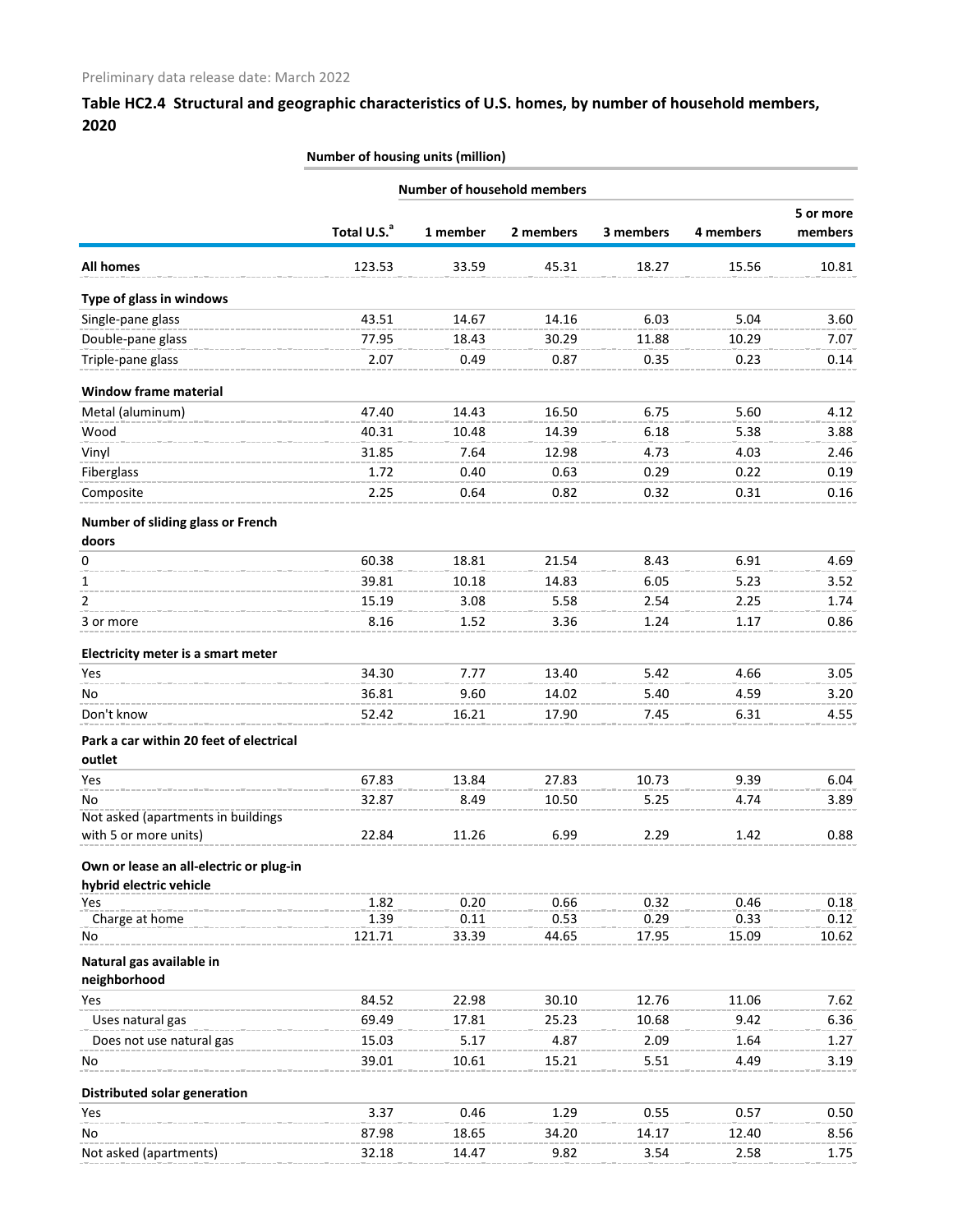| Number of housing units (million) |  |
|-----------------------------------|--|
|                                   |  |

| <b>Number of household members</b>                            |                         |          |           |           |           |                      |
|---------------------------------------------------------------|-------------------------|----------|-----------|-----------|-----------|----------------------|
|                                                               | Total U.S. <sup>a</sup> | 1 member | 2 members | 3 members | 4 members | 5 or more<br>members |
| <b>All homes</b>                                              | 123.53                  | 33.59    | 45.31     | 18.27     | 15.56     | 10.81                |
| <b>Experienced power outage lasting</b><br>more than 24 hours |                         |          |           |           |           |                      |
| Yes                                                           | 22.72                   | 5.87     | 8.01      | 3.54      | 3.00      | 2.31                 |
| Natural disaster or weather                                   |                         |          |           |           |           |                      |
| event                                                         | 19.00                   | 4.76     | 6.84      | 2.97      | 2.52      | 1.91                 |
| Unable to pay electric bill                                   | 0.25                    | Q        | 0.07      | Q         | Q         | Q                    |
| Utility had planned or unplanned                              |                         |          |           |           |           |                      |
| blackout                                                      | 3.08                    | 0.92     | 0.98      | 0.49      | 0.39      | 0.29                 |
| Other reason for outage                                       | 0.39                    | 0.12     | 0.11      | Q         | Q         | Q                    |
| No                                                            | 100.81                  | 27.71    | 37.30     | 14.73     | 12.56     | 8.50                 |
| Back-up generator in home                                     |                         |          |           |           |           |                      |
| Yes                                                           | 17.66                   | 3.33     | 7.96      | 2.72      | 2.26      | 1.38                 |
| No                                                            | 105.87                  | 30.25    | 37.35     | 15.55     | 13.29     | 9.43                 |
| <b>Swimming pool</b>                                          |                         |          |           |           |           |                      |
| Yes                                                           | 8.52                    | 0.95     | 3.43      | 1.60      | 1.48      | 1.06                 |
| No                                                            | 82.83                   | 18.16    | 32.06     | 13.13     | 11.49     | 7.99                 |
| Not asked (apartments)                                        | 32.18                   | 14.47    | 9.82      | 3.54      | 2.58      | 1.75                 |
| Months swimming pool is used                                  |                         |          |           |           |           |                      |
| $0$ to $3$                                                    | 1.90                    | 0.27     | 0.73      | 0.38      | 0.26      | 0.26                 |
| 4 to 7                                                        | 5.08                    | 0.48     | 2.05      | 0.93      | 0.98      | 0.64                 |
| 8 to 12                                                       | 1.54                    | 0.20     | 0.65      | 0.29      | 0.24      | 0.17                 |
| No swimming pool                                              | 82.83                   | 18.16    | 32.06     | 13.13     | 11.49     | 7.99                 |
| Not asked (apartments)                                        | 32.18                   | 14.47    | 9.82      | 3.54      | 2.58      | 1.75                 |
| Heated swimming pool and fuel                                 |                         |          |           |           |           |                      |
| Heated swimming pool                                          | 2.89                    | 0.21     | 1.15      | 0.59      | 0.56      | 0.38                 |
| Electricity                                                   | 0.85                    | Q        | 0.37      | 0.12      | 0.19      | 0.13                 |
| Natural gas                                                   | 1.32                    | 0.09     | 0.48      | 0.33      | 0.25      | 0.17                 |
| Propane                                                       | 0.29                    | Q        | 0.13      | Q         | 0.07      | Q                    |
| Some other fuel                                               | 0.42                    | Q        | 0.17      | 0.08      | Q         | Q                    |
| Unheated swimming pool                                        | 5.63                    | 0.74     | 2.28      | 1.01      | 0.92      | 0.68                 |
| No swimming pool                                              | 82.83                   | 18.16    | 32.06     | 13.13     | 11.49     | 7.99                 |
| Not asked (apartments)                                        | 32.18                   | 14.47    | 9.82      | 3.54      | 2.58      | 1.75                 |
| Hot tub                                                       |                         |          |           |           |           |                      |
| Yes                                                           | 8.84                    | 1.33     | 3.71      | 1.57      | 1.37      | 0.85                 |
| No                                                            | 114.69                  | 32.25    | 41.60     | 16.70     | 14.18     | 9.96                 |
| Months hot tub is used                                        |                         |          |           |           |           |                      |
| $0$ to $3$                                                    | 4.22                    | 0.82     | 1.62      | 0.60      | 0.74      | 0.44                 |
| 4 to 7                                                        | 1.27                    | 0.15     | 0.53      | 0.27      | 0.17      | 0.16                 |
| 8 to 12                                                       | 3.35                    | 0.37     | 1.57      | 0.70      | 0.46      | 0.25                 |
| No hot tub                                                    | 114.69                  | 32.25    | 41.60     | 16.70     | 14.18     | 9.96                 |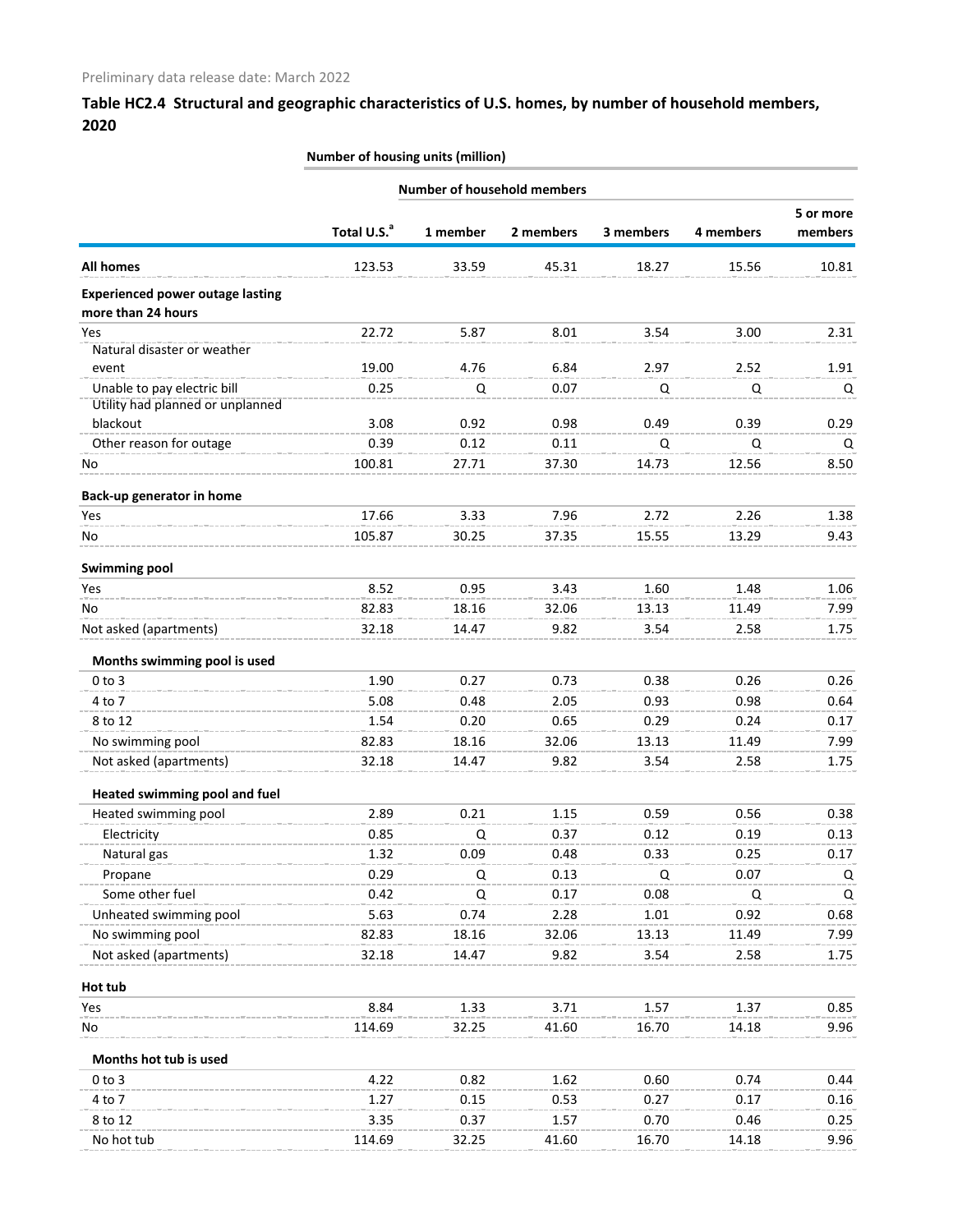| Number of housing units (million) |  |  |
|-----------------------------------|--|--|
|-----------------------------------|--|--|

| <b>Number of household members</b> |                         |          |           |           |           |                      |
|------------------------------------|-------------------------|----------|-----------|-----------|-----------|----------------------|
|                                    | Total U.S. <sup>a</sup> | 1 member | 2 members | 3 members | 4 members | 5 or more<br>members |
| <b>All homes</b>                   | 123.53                  | 33.59    | 45.31     | 18.27     | 15.56     | 10.81                |
| Hot tub heating fuel               |                         |          |           |           |           |                      |
| Electricity                        | 4.41                    | 0.46     | 1.99      | 0.90      | 0.65      | በ 41                 |
| Natural gas                        | 1.47                    | 0.17     | 0.64      | 0.31      | 0.20      | 0.15                 |
| Some other fuel                    | 0.36                    | 0.09     | 0.13      | റ         |           |                      |
| Hot tub used 0 months              | 2.60                    | 0.61     | 0.96      | 0.31      | 0.46      | 0.26                 |
| No hot tub                         | 114.69                  | 32.25    | 41.60     | 16.70     | 14.18     | 9.96                 |

Source: U.S. Energy Information Administration, Office of Energy Demand and Integrated Statistics, Form EIA-457A of the *2020 Residential Energy Consumption Survey*

Notes: Because of rounding, data may not sum to totals. See RECS Terminology for definition of terms used in these tables.

<sup>a</sup> Total U.S. includes all primary occupied housing units in the 50 states and the District of Columbia. Vacant housing units, seasonal units, second homes, military houses, and group quarters are excluded.

<sup>b</sup> Housing units are classified using criteria created by the U.S. Census Bureau based on 2010 Census data. Urbanized areas are densely settled groupings of blocks or tracts with 50,000 or more people, while urban clusters have at least 2,500 but less than 50,000 people. All other areas are rural.

 $^c$  The Building America program, sponsored by the U.S. Department of Energy's Office of Energy Efficiency and Renewable Energy (EERE), created these climate regions. We combined climate regions for this publication. The Subarctic region is included with data for Very-cold and Cold. Q = Data withheld because either the relative standard error (RSE) was greater than 50% or fewer than 10 households in reporting sample.

N = No households in reporting sample.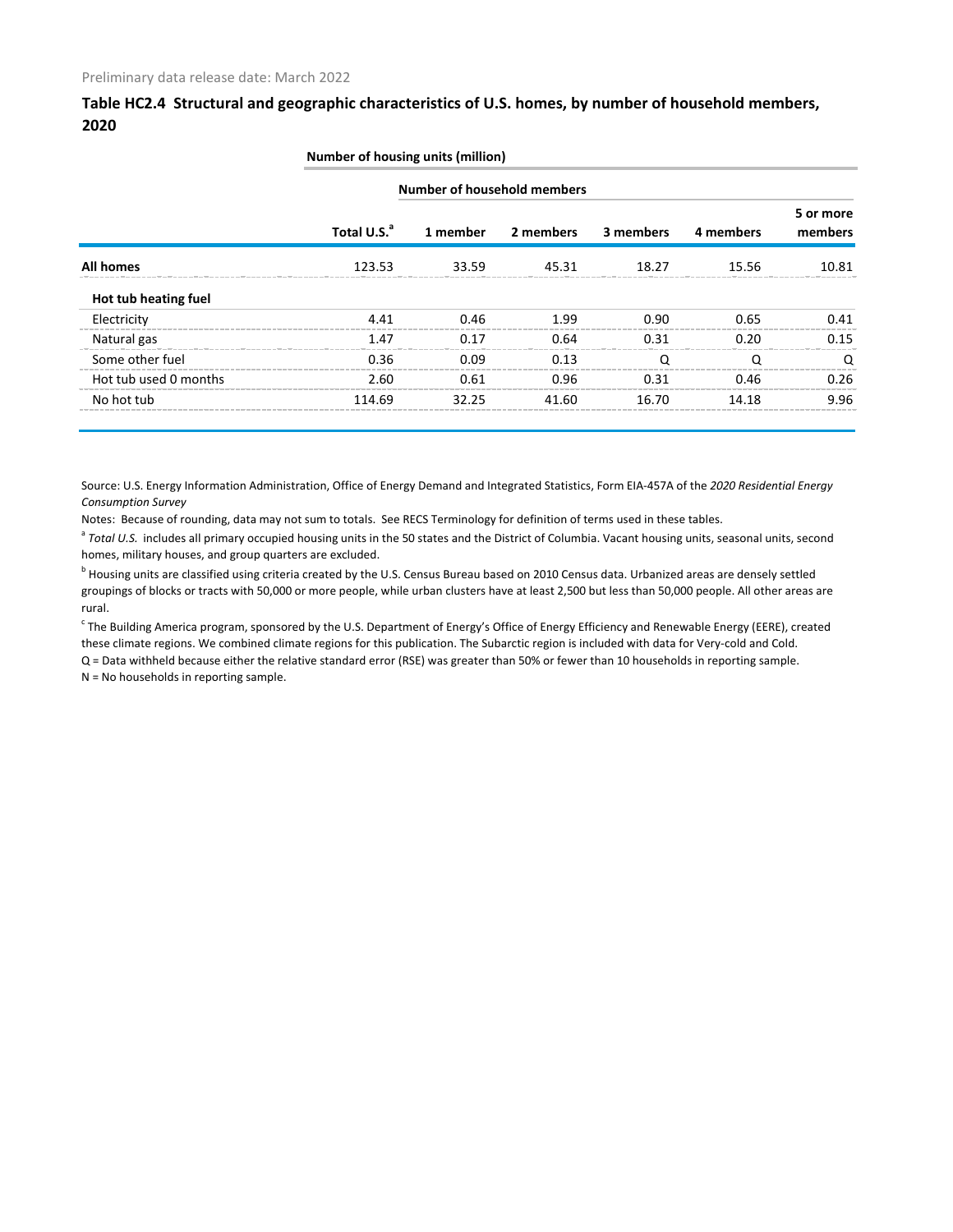|                                                | <b>Number of household members</b> |          |           |           |           |                      |
|------------------------------------------------|------------------------------------|----------|-----------|-----------|-----------|----------------------|
|                                                | Total U.S. <sup>a</sup>            | 1 member | 2 members | 3 members | 4 members | 5 or more<br>members |
| <b>All homes</b>                               | 0.00                               | 1.25     | 1.15      | 1.87      | 2.08      | 3.13                 |
| <b>Census region and division</b>              |                                    |          |           |           |           |                      |
| Northeast                                      | 0.00                               | 2.99     | 2.54      | 3.66      | 5.11      | 5.49                 |
| New England                                    | 0.00                               | 5.06     | 3.81      | 6.92      | 8.07      | 8.73                 |
| Middle Atlantic                                | 0.00                               | 3.62     | 3.22      | 4.84      | 5.89      | 7.20                 |
| Midwest                                        | 0.00                               | 3.09     | 2.28      | 4.59      | 5.39      | 6.61                 |
| East North Central                             | 0.00                               | 3.92     | 3.12      | 6.42      | 6.84      | 9.06                 |
| West North Central                             | 0.00                               | 4.14     | 3.15      | 6.28      | 8.00      | 8.31                 |
| South                                          | 0.00                               | 2.07     | 1.50      | 2.94      | 3.52      | 5.24                 |
| South Atlantic                                 | 0.00                               | 2.89     | 1.91      | 4.20      | 4.97      | 6.70                 |
| East South Central                             | 0.00                               | 4.62     | 3.79      | 7.26      | 9.82      | 9.26                 |
| West South Central                             | 0.00                               | 3.39     | 2.80      | 6.12      | 6.32      | 8.51                 |
| West                                           | 0.00                               | 3.10     | 2.87      | 5.32      | 4.26      | 5.19                 |
| Mountain                                       | 0.00                               | 4.37     | 3.75      | 7.37      | 6.53      | 7.30                 |
| <b>Mountain North</b>                          | 0.00                               | 5.05     | 4.80      | 10.12     | 9.96      | 9.51                 |
| Mountain South                                 | 0.00                               | 6.29     | 5.22      | 11.38     | 9.27      | 10.72                |
| Pacific                                        | 0.00                               | 3.77     | 3.84      | 6.32      | 5.64      | 6.99                 |
| Census urban-rural classification <sup>b</sup> |                                    |          |           |           |           |                      |
| Urban                                          | 0.28                               | 1.33     | 1.48      | 2.23      | 2.17      | 3.34                 |
| Urbanized area                                 | 0.42                               | 1.52     | 1.60      | 2.39      | 2.46      | 3.52                 |
| Urban cluster                                  | 2.74                               | 5.14     | 4.06      | 6.06      | 7.66      | 9.01                 |
| Rural                                          | 1.23                               | 3.11     | 2.19      | 4.34      | 5.05      | 7.04                 |
| Climate region <sup>c</sup>                    |                                    |          |           |           |           |                      |
| Very cold/Cold                                 | 0.54                               | 2.12     | 1.80      | 3.10      | 3.86      | 4.42                 |
| Mixed-humid                                    | 0.77                               | 2.40     | 2.14      | 3.13      | 3.96      | 5.54                 |
| Mixed-dry/Hot-dry                              | 1.23                               | 4.38     | 4.74      | 6.20      | 6.96      | 7.53                 |
| Hot-humid                                      | 0.69                               | 3.60     | 2.70      | 5.13      | 5.55      | 7.03                 |
| Marine                                         | 2.39                               | 6.68     | 5.23      | 10.13     | 8.50      | 12.94                |
| <b>Housing unit type</b>                       |                                    |          |           |           |           |                      |
| Single-family detached                         | 0.00                               | 2.01     | 1.26      | 2.15      | 2.52      | 3.31                 |
| Single-family attached                         | 0.00                               | 3.71     | 3.15      | 6.74      | 6.16      | 9.04                 |
| Apartment in buildings with 2-4 units          | 0.00                               | 4.62     | 5.33      | 7.90      | 9.36      | 11.73                |
| Apartments in buildings with 5 or              |                                    |          |           |           |           |                      |
| more units                                     | 0.00                               | 2.01     | 3.07      | 6.65      | 8.49      | 12.63                |
| Mobile homes                                   | 0.00                               | 6.37     | 5.50      | 8.12      | 11.10     | 10.92                |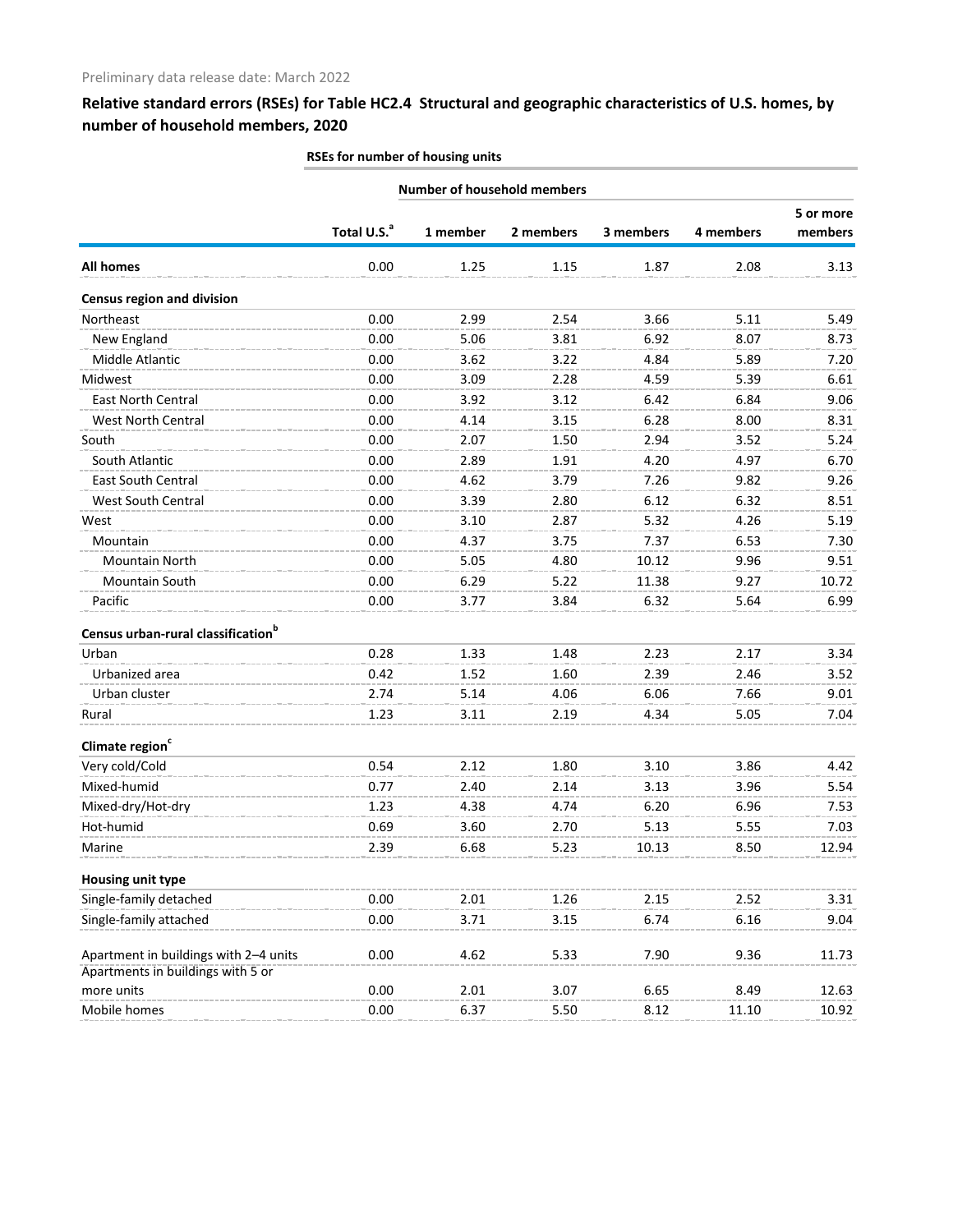|                                        | <b>Number of household members</b> |          |           |           |           |                      |
|----------------------------------------|------------------------------------|----------|-----------|-----------|-----------|----------------------|
|                                        | Total U.S. <sup>a</sup>            | 1 member | 2 members | 3 members | 4 members | 5 or more<br>members |
| <b>All homes</b>                       | 0.00                               | 1.25     | 1.15      | 1.87      | 2.08      | 3.13                 |
| <b>Year of construction</b>            |                                    |          |           |           |           |                      |
| Before 1950                            | 0.00                               | 3.93     | 3.23      | 4.28      | 6.13      | 9.87                 |
| 1950 to 1959                           | 0.00                               | 3.71     | 3.42      | 6.92      | 9.40      | 9.60                 |
| 1960 to 1969                           | 0.00                               | 4.48     | 3.62      | 6.88      | 6.98      | 9.08                 |
| 1970 to 1979                           | 0.00                               | 4.14     | 2.95      | 5.14      | 5.69      | 6.21                 |
| 1980 to 1989                           | 0.00                               | 3.81     | 2.94      | 5.37      | 6.96      | 8.92                 |
| 1990 to 1999                           | 0.00                               | 4.66     | 3.15      | 4.90      | 5.34      | 8.37                 |
| 2000 to 2009                           | 0.00                               | 4.20     | 2.58      | 4.11      | 5.38      | 5.17                 |
| 2010 to 2015                           | 2.84                               | 6.73     | 6.03      | 10.77     | 8.09      | 9.79                 |
| 2016 to 2020                           | 3.44                               | 9.09     | 6.42      | 10.12     | 10.10     | 12.71                |
| <b>Number of stories</b>               |                                    |          |           |           |           |                      |
| 1 story                                | 0.71                               | 2.31     | 1.94      | 3.58      | 3.62      | 4.97                 |
| 2 stories                              | 0.92                               | 4.04     | 2.32      | 3.43      | 3.14      | 4.14                 |
| 3 or more stories                      | 5.12                               | 12.68    | 8.27      | 12.01     | 13.96     | 15.35                |
| Split-level                            | 5.35                               | 13.42    | 9.64      | 13.02     | 13.11     | 15.08                |
| Not asked (apartments and mobile       |                                    |          |           |           |           |                      |
| homes)                                 | 0.00                               | 1.70     | 2.37      | 4.45      | 5.62      | 7.98                 |
| Major outside wall construction        |                                    |          |           |           |           |                      |
| Siding (aluminum, fiber cement, vinyl, |                                    |          |           |           |           |                      |
| or steel)                              | 1.00                               | 2.18     | 2.04      | 2.77      | 3.99      | 4.45                 |
| <b>Brick</b>                           | 1.25                               | 2.90     | 2.48      | 3.91      | 4.73      | 5.95                 |
| Wood                                   | 1.71                               | 4.07     | 3.27      | 5.15      | 5.83      | 6.42                 |
| Stucco                                 | 1.69                               | 4.59     | 3.86      | 5.84      | 6.26      | 7.14                 |
| Concrete block                         | 4.22                               | 7.32     | 6.21      | 10.32     | 12.60     | 13.48                |
| Shingle (composition)                  | 7.23                               | 13.52    | 12.24     | 16.14     | 16.48     | 23.20                |
| Stone                                  | 7.06                               | 13.24    | 11.95     | 21.34     | 16.00     | 29.67                |
| Some other material                    | 13.54                              | 20.82    | 18.77     | 52.63     | 40.61     | 45.07                |
| <b>Major roofing material</b>          |                                    |          |           |           |           |                      |
| Shingles (composition or asphalt)      | 0.47                               | 1.89     | 1.37      | 2.07      | 2.90      | 3.14                 |
| Metal                                  | 2.36                               | 5.11     | 4.01      | 7.83      | 9.49      | 12.44                |
| Wood shingles or shakes                | 4.40                               | 11.62    | 7.81      | 9.25      | 10.48     | 10.56                |
| Ceramic or clay tiles                  | 3.55                               | 8.96     | 6.92      | 10.40     | 10.07     | 10.34                |
| Concrete tiles                         | 6.39                               | 18.52    | 9.93      | 17.29     | 16.98     | 18.00                |
| Slate or synthetic slate               | 7.60                               | 18.57    | 12.32     | 20.10     | 20.52     | 24.66                |
| Some other material                    | 7.69                               | 13.67    | 12.90     | 25.10     | 25.74     | 36.76                |
| Not asked (apartments in buildings     |                                    |          |           |           |           |                      |
| with 5 or more units)                  | 0.00                               | 2.01     | 3.07      | 6.65      | 8.49      | 12.63                |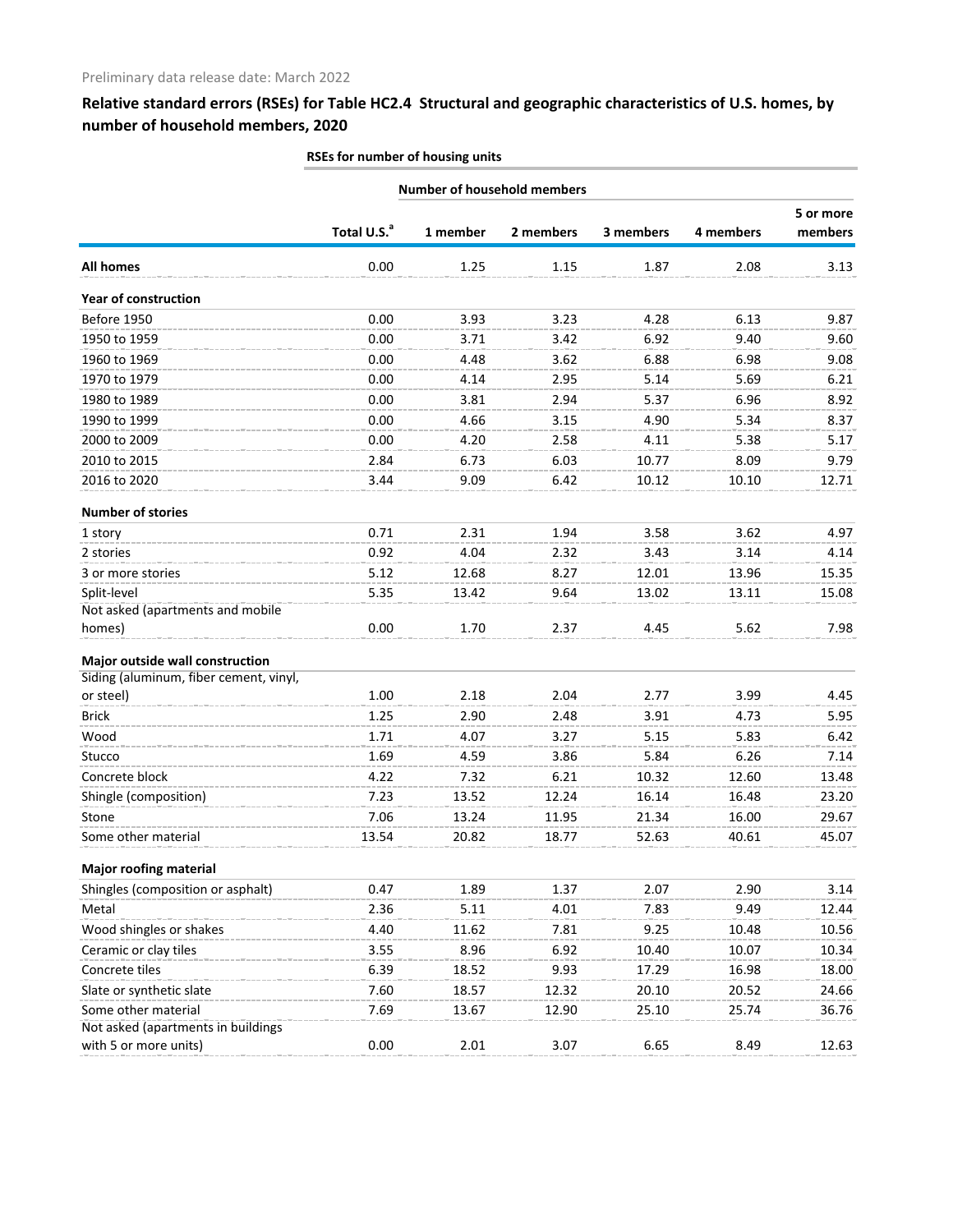|                                                       |                         | <b>Number of household members</b> |           |           |           |                      |
|-------------------------------------------------------|-------------------------|------------------------------------|-----------|-----------|-----------|----------------------|
|                                                       | Total U.S. <sup>a</sup> | 1 member                           | 2 members | 3 members | 4 members | 5 or more<br>members |
| All homes                                             | 0.00                    | 1.25                               | 1.15      | 1.87      | 2.08      | 3.13                 |
| <b>Total number of rooms (excluding</b><br>bathrooms) |                         |                                    |           |           |           |                      |
| 1 or 2                                                | 4.95                    | 5.61                               | 11.31     | 26.13     | 35.33     | 37.89                |
| 3                                                     | 2.52                    | 4.29                               | 5.04      | 12.70     | 18.18     | 22.03                |
| 4                                                     | 2.05                    | 4.54                               | 4.16      | 7.27      | 8.56      | 14.54                |
| 5                                                     | 1.99                    | 3.84                               | 3.39      | 5.73      | 5.33      | 8.35                 |
| 6                                                     | 1.80                    | 4.04                               | 3.29      | 4.38      | 6.65      | 7.20                 |
| 7                                                     | 1.81                    | 4.93                               | 2.98      | 5.10      | 5.33      | 7.71                 |
| 8                                                     | 2.06                    | 5.43                               | 3.30      | 5.26      | 5.70      | 8.02                 |
| 9 or more                                             | 1.53                    | 5.35                               | 3.17      | 4.05      | 4.01      | 4.59                 |
| <b>Number of bedrooms</b>                             |                         |                                    |           |           |           |                      |
| 0                                                     | 8.69                    | 11.58                              | 15.47     | 57.64     | 37.71     | 41.70                |
| 1                                                     | 1.88                    | 2.20                               | 5.51      | 12.76     | 21.41     | 33.41                |
| 2                                                     | 1.21                    | 2.82                               | 2.65      | 4.58      | 5.85      | 10.71                |
| 3                                                     | 1.16                    | 2.72                               | 2.10      | 2.93      | 3.69      | 4.88                 |
| 4                                                     | 1.86                    | 5.73                               | 3.39      | 4.11      | 3.69      | 5.12                 |
| 5 or more                                             | 2.93                    | 14.01                              | 6.58      | 8.04      | 6.60      | 6.17                 |
| Number of other rooms (excluding                      |                         |                                    |           |           |           |                      |
| bathrooms)                                            |                         |                                    |           |           |           |                      |
| 1                                                     | 3.23                    | 5.34                               | 5.90      | 10.31     | 11.73     | 14.86                |
| 2                                                     | 1.53                    | 2.86                               | 3.17      | 5.80      | 5.30      | 6.80                 |
| 3                                                     | 1.28                    | 2.31                               | 2.62      | 3.69      | 4.93      | 5.70                 |
| 4                                                     | 1.51                    | 3.62                               | 2.60      | 4.13      | 4.27      | 5.99                 |
| 5 or more                                             | 1.32                    | 4.00                               | 2.12      | 3.67      | 3.78      | 4.37                 |
| <b>Number of full bathrooms</b>                       |                         |                                    |           |           |           |                      |
| 0                                                     | 26.23                   | 47.53                              | 45.60     | 60.79     | 54.78     | 59.55                |
| 1                                                     | 0.88                    | 1.79                               | 2.33      | 3.17      | 4.91      | 5.51                 |
| 2                                                     | 0.79                    | 2.59                               | 1.65      | 2.61      | 3.02      | 4.44                 |
| 3 or more                                             | 1.67                    | 6.74                               | 3.37      | 4.34      | 4.31      | 5.54                 |
| <b>Number of half bathrooms</b>                       |                         |                                    |           |           |           |                      |
| 0                                                     | 0.58                    | 1.50                               | 1.54      | 2.76      | 2.95      | 4.23                 |
| 1                                                     | 1.57                    | 3.45                               | 2.30      | 4.08      | 3.91      | 4.73                 |
| 2 or more                                             | 5.06                    | 13.45                              | 8.30      | 12.51     | 12.60     | 13.41                |
| <b>Basement</b>                                       |                         |                                    |           |           |           |                      |
| Yes                                                   | 0.64                    | 3.59                               | 1.85      | 3.01      | 3.70      | 3.87                 |
| Finished basement                                     | 1.13                    | 4.23                               | 2.80      | 3.93      | 3.98      | 4.35                 |
| Unfinished basement                                   | 1.50                    | 4.96                               | 3.33      | 5.12      | 7.54      | 7.71                 |
| No                                                    | 0.49                    | 2.40                               | 1.66      | 3.32      | 3.63      | 4.66                 |
| Not asked (apartments and mobile                      |                         |                                    |           |           |           |                      |
| homes)                                                | 0.00                    | 1.70                               | 2.37      | 4.45      | 5.62      | 7.98                 |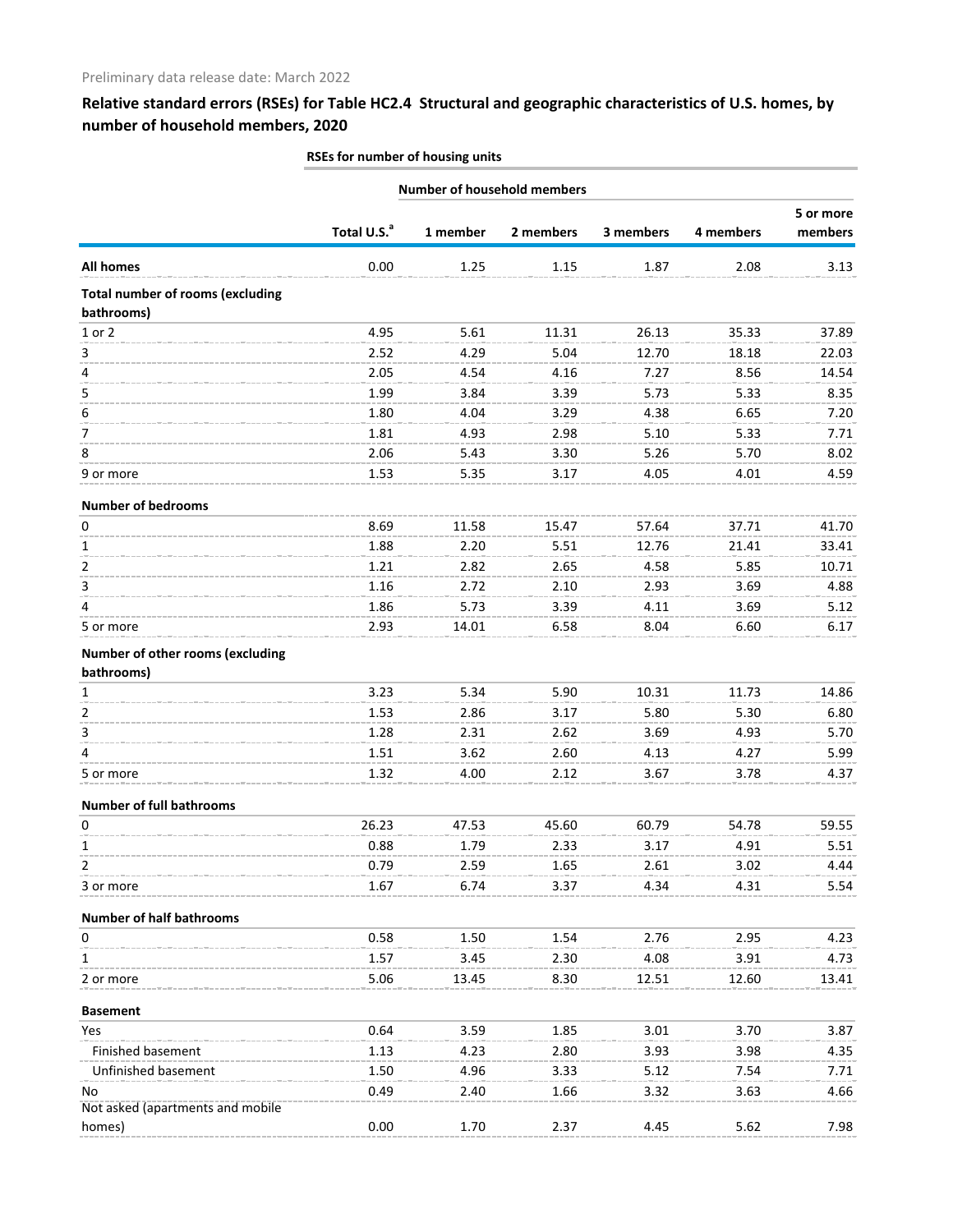|                                      |                         |          | <b>Number of household members</b> |           |           |                      |
|--------------------------------------|-------------------------|----------|------------------------------------|-----------|-----------|----------------------|
|                                      | Total U.S. <sup>a</sup> | 1 member | 2 members                          | 3 members | 4 members | 5 or more<br>members |
| <b>All homes</b>                     | 0.00                    | 1.25     | 1.15                               | 1.87      | 2.08      | 3.13                 |
| <b>Attic</b>                         |                         |          |                                    |           |           |                      |
| Yes                                  | 0.65                    | 2.61     | 1.52                               | 2.66      | 3.03      | 3.41                 |
| Finished attic                       | 3.10                    | 7.41     | 5.77                               | 7.65      | 7.58      | 8.62                 |
| Unfinished attic                     | 0.75                    | 2.75     | 1.71                               | 2.93      | 2.98      | 3.88                 |
| No                                   | 1.31                    | 3.57     | 2.08                               | 4.27      | 5.18      | 4.39                 |
| Not asked (apartments and mobile     |                         |          |                                    |           |           |                      |
| homes)                               | 0.00                    | 1.70     | 2.37                               | 4.45      | 5.62      | 7.98                 |
| <b>Attached garage</b>               |                         |          |                                    |           |           |                      |
| Yes                                  | 0.74                    | 2.58     | 1.73                               | 2.75      | 3.02      | 3.49                 |
| 1-car garage                         | 2.46                    | 4.85     | 4.39                               | 6.35      | 6.75      | 9.30                 |
| 2-car garage                         | 1.22                    | 3.58     | 2.45                               | 3.23      | 3.65      | 4.78                 |
| 3 or more car garage                 | 3.67                    | 12.36    | 5.89                               | 6.05      | 7.56      | 8.71                 |
| No                                   | 1.17                    | 3.23     | 2.49                               | 3.99      | 4.52      | 5.57                 |
| Not asked (apartments and mobile     |                         |          |                                    |           |           |                      |
| homes)                               | 0.00                    | 1.70     | 2.37                               | 4.45      | 5.62      | 7.98                 |
| <b>Adequacy of insulation</b>        |                         |          |                                    |           |           |                      |
| Well insulated                       | 1.43                    | 2.85     | 1.98                               | 4.38      | 4.41      | 4.63                 |
| Adequately insulated                 | 0.76                    | 2.25     | 1.91                               | 2.37      | 3.40      | 3.92                 |
| Poorly insulated                     | 1.85                    | 3.27     | 3.90                               | 5.71      | 5.14      | 6.99                 |
| Not insulated                        | 5.49                    | 9.55     | 11.88                              | 14.18     | 18.91     | 15.52                |
|                                      |                         |          |                                    |           |           |                      |
| Home is too drafty during the winter |                         |          |                                    |           |           |                      |
| Never                                | 0.88                    | 2.16     | 1.42                               | 3.37      | 3.79      | 4.54                 |
| Some of the time                     | 0.87                    | 2.61     | 2.18                               | 3.07      | 3.15      | 4.90                 |
| Most of the time                     | 2.99                    | 6.79     | 5.42                               | 8.55      | 7.14      | 8.11                 |
| All of the time                      | 4.40                    | 9.10     | 7.24                               | 10.25     | 11.88     | 12.64                |
| Any ceilings higher than 8 feet      |                         |          |                                    |           |           |                      |
| Yes                                  | 0.84                    | 2.40     | 1.65                               | 3.09      | 2.88      | 3.71                 |
| No                                   | 0.76                    | 1.79     | 1.54                               | 2.99      | 3.39      | 4.23                 |
| Not asked (mobile homes)             | 0.00                    | 6.37     | 5.50                               | 8.12      | 11.10     | 10.92                |
| <b>Number of windows</b>             |                         |          |                                    |           |           |                      |
| $1$ to $2$                           | 3.87                    | 4.59     | 8.17                               | 16.93     | 22.06     | 32.09                |
| 3 to 5                               | 1.88                    | 2.49     | 4.33                               | 6.41      | 8.39      | 12.43                |
| 6 to 9                               | 1.54                    | 2.94     | 2.55                               | 4.72      | 4.67      | 6.16                 |
| 10 to 15                             | 0.97                    | 3.29     | 1.95                               | 3.48      | 4.48      | 5.18                 |
| 16 to 19                             | 2.24                    | 5.23     | 3.97                               | 5.39      | 6.39      | 6.82                 |
| 20 to 29                             | 2.05                    | 7.02     | 3.51                               | 5.27      | 5.73      | 7.92                 |
| 30 or more                           | 3.72                    | 14.16    | 5.99                               | 9.30      | 7.51      | 8.91                 |
|                                      |                         |          |                                    |           |           |                      |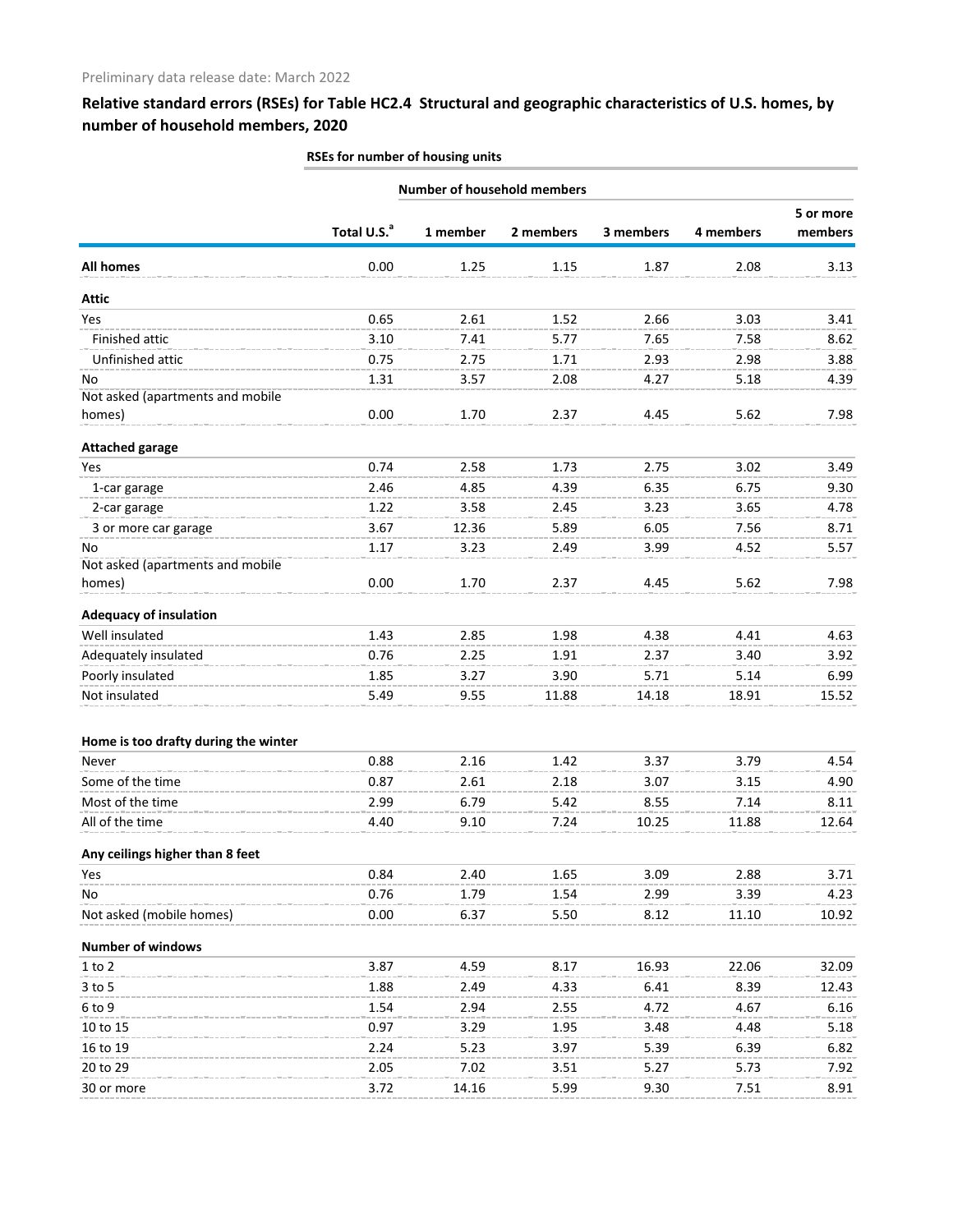|                                            |                         | <b>Number of household members</b> |               |               |               |                      |
|--------------------------------------------|-------------------------|------------------------------------|---------------|---------------|---------------|----------------------|
|                                            | Total U.S. <sup>a</sup> | 1 member                           | 2 members     | 3 members     | 4 members     | 5 or more<br>members |
|                                            |                         |                                    |               |               |               |                      |
| <b>All homes</b>                           | 0.00                    | 1.25                               | 1.15          | 1.87          | 2.08          | 3.13                 |
| Type of glass in windows                   |                         |                                    |               |               |               |                      |
| Single-pane glass                          | 1.08                    | 2.07                               | 2.70          | 4.02          | 3.78          | 5.59                 |
| Double-pane glass                          | 0.61                    | 1.76                               | 1.42          | 2.68          | 2.64          | 3.47                 |
| Triple-pane glass                          | 6.23                    | 12.81                              | 11.05         | 17.21         | 19.13         | 22.02                |
| <b>Window frame material</b>               |                         |                                    |               |               |               |                      |
| Metal (aluminum)                           | 0.90                    | 2.66                               | 1.95          | 3.47          | 3.98          | 5.16                 |
| Wood                                       | 1.09                    | 2.56                               | 2.38          | 3.22          | 3.03          | 4.93                 |
| Vinyl                                      | 1.32                    | 3.03                               | 2.18          | 4.75          | 3.81          | 5.95                 |
| Fiberglass                                 | 7.57                    | 15.24                              | 12.69         | 21.41         | 15.85         | 20.53                |
| Composite                                  | 5.39                    | 10.33                              | 9.31          | 16.09         | 15.59         | 19.36                |
|                                            |                         |                                    |               |               |               |                      |
| Number of sliding glass or French<br>doors |                         |                                    |               |               |               |                      |
| $\pmb{0}$                                  | 0.92                    | 1.78                               | 2.10          | 3.02          | 4.10          | 4.69                 |
| 1                                          | 1.35                    | 3.00                               | 2.09          | 4.13          | 3.62          | 5.11                 |
| 2                                          | 2.38                    | 5.67                               | 3.42          | 6.07          | 5.03          | 6.19                 |
| 3 or more                                  | 2.64                    | 7.41                               | 3.98          | 8.33          | 10.52         | 11.08                |
| Electricity meter is a smart meter         |                         |                                    |               |               |               |                      |
| Yes                                        | 1.41                    | 3.25                               | 2.58          | 3.62          | 4.12          | 5.52                 |
| No                                         | 1.05                    | 2.62                               | 2.03          | 4.04          | 3.93          | 4.68                 |
| Don't know                                 | 0.87                    | 2.11                               | 2.04          | 3.32          | 4.23          | 4.76                 |
| Park a car within 20 feet of electrical    |                         |                                    |               |               |               |                      |
| outlet                                     |                         |                                    |               |               |               |                      |
| Yes                                        | 0.57                    | 2.16                               | 1.32          | 2.49          | 2.66          | 3.48                 |
| No                                         | 1.17                    | 2.79                               | 2.72          | 3.97          | 4.28          | 5.41                 |
| Not asked (apartments in buildings         |                         |                                    |               |               |               |                      |
| with 5 or more units)                      | 0.00                    | 2.01                               | 3.07          | 6.65          | 8.49          | 12.63                |
| Own or lease an all-electric or plug-in    |                         |                                    |               |               |               |                      |
| hybrid electric vehicle                    |                         |                                    |               |               |               |                      |
| Yes                                        | 5.29                    | 19.42                              | 10.41         | 16.57         | 12.79         | 22.65                |
| Charge at home<br>No                       | 6.49<br>0.08            | 25.36<br>1.27                      | 11.47<br>1.17 | 17.23<br>1.90 | 14.61<br>2.08 | 22.66<br>3.14        |
|                                            |                         |                                    |               |               |               |                      |
| Natural gas available in<br>neighborhood   |                         |                                    |               |               |               |                      |
| Yes                                        | 0.50                    | 1.62                               | 1.60          | 2.47          | 2.37          | 3.66                 |
| Uses natural gas                           | 0.69                    | 1.98                               | 1.65          | 2.86          | 2.93          | 3.76                 |
| Does not use natural gas                   | 2.59                    | 4.18                               | 4.72          | 6.86          | 7.73          | 9.15                 |
| No                                         | 1.08                    | 2.38                               | 1.95          | 3.37          | 4.69          | 5.44                 |
|                                            |                         |                                    |               |               |               |                      |
| Distributed solar generation<br>Yes        | 4.38                    | 12.00                              | 6.97          |               | 10.01         | 13.13                |
| No                                         | 0.17                    | 1.82                               | 1.22          | 12.55<br>2.01 | 2.42          | 3.13                 |
| Not asked (apartments)                     | 0.00                    | 1.80                               | 2.67          | 4.73          | 6.57          | 9.06                 |
|                                            |                         |                                    |               |               |               |                      |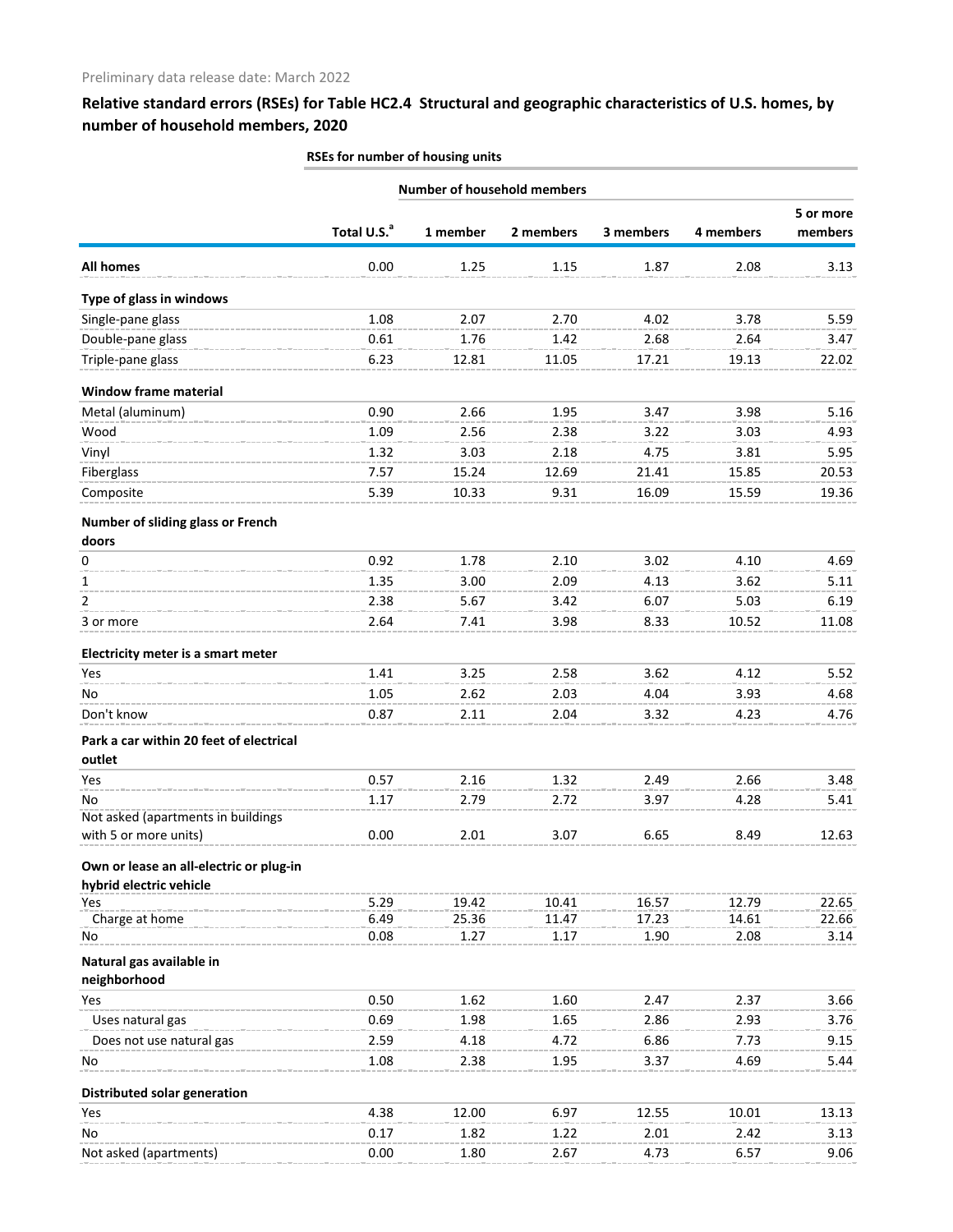|                                                               | <b>Number of household members</b> |          |           |           |           |                      |
|---------------------------------------------------------------|------------------------------------|----------|-----------|-----------|-----------|----------------------|
|                                                               | Total U.S. <sup>a</sup>            | 1 member | 2 members | 3 members | 4 members | 5 or more<br>members |
| <b>All homes</b>                                              | 0.00                               | 1.25     | 1.15      | 1.87      | 2.08      | 3.13                 |
| <b>Experienced power outage lasting</b><br>more than 24 hours |                                    |          |           |           |           |                      |
| Yes                                                           | 1.76                               | 3.74     | 3.23      | 4.27      | 5.80      | 6.99                 |
| Natural disaster or weather                                   |                                    |          |           |           |           |                      |
| event                                                         | 2.16                               | 4.50     | 3.30      | 4.67      | 6.51      | 7.00                 |
| Unable to pay electric bill                                   | 21.61                              | 46.29    | 39.73     | 47.31     | 53.10     | 45.23                |
| Utility had planned or unplanned                              |                                    |          |           |           |           |                      |
| blackout                                                      | 5.22                               | 9.56     | 10.21     | 12.60     | 15.42     | 20.44                |
| Other reason for outage                                       | 17.58                              | 32.52    | 30.11     | 45.26     | 36.76     | 48.45                |
| No                                                            | 0.40                               | 1.41     | 1.41      | 2.33      | 2.47      | 3.48                 |
| Back-up generator in home                                     |                                    |          |           |           |           |                      |
| Yes                                                           | 1.83                               | 5.04     | 3.05      | 5.28      | 6.05      | 6.64                 |
| No                                                            | 0.31                               | 1.34     | 1.32      | 2.17      | 2.33      | 3.30                 |
| <b>Swimming pool</b>                                          |                                    |          |           |           |           |                      |
| Yes                                                           | 2.84                               | 9.38     | 4.42      | 6.00      | 7.20      | 7.51                 |
| No                                                            | 0.29                               | 1.93     | 1.34      | 2.19      | 2.68      | 3.10                 |
| Not asked (apartments)                                        | 0.00                               | 1.80     | 2.67      | 4.73      | 6.57      | 9.06                 |
| Months swimming pool is used                                  |                                    |          |           |           |           |                      |
| $0$ to $3$                                                    | 5.86                               | 16.31    | 11.65     | 12.96     | 14.81     | 16.97                |
| 4 to 7                                                        | 4.70                               | 13.25    | 6.67      | 8.10      | 8.79      | 10.63                |
| 8 to 12                                                       | 7.88                               | 21.69    | 10.70     | 16.38     | 19.63     | 22.39                |
| No swimming pool                                              | 0.29                               | 1.93     | 1.34      | 2.19      | 2.68      | 3.10                 |
| Not asked (apartments)                                        | 0.00                               | 1.80     | 2.67      | 4.73      | 6.57      | 9.06                 |
| <b>Heated swimming pool and fuel</b>                          |                                    |          |           |           |           |                      |
| Heated swimming pool                                          | 5.06                               | 23.29    | 8.32      | 10.04     | 11.35     | 12.61                |
| Electricity                                                   | 10.05                              | 41.04    | 15.75     | 27.13     | 21.78     | 21.25                |
| Natural gas                                                   | 9.10                               | 32.91    | 15.11     | 14.37     | 17.16     | 18.08                |
| Propane                                                       | 14.72                              | 83.03    | 20.79     | 33.41     | 29.38     | 46.84                |
| Some other fuel                                               | 12.80                              | 39.23    | 20.51     | 32.30     | 39.17     | 48.30                |
| Unheated swimming pool                                        | 3.58                               | 10.01    | 5.69      | 8.39      | 9.02      | 10.59                |
| No swimming pool                                              | 0.29                               | 1.93     | 1.34      | 2.19      | 2.68      | 3.10                 |
| Not asked (apartments)                                        | 0.00                               | 1.80     | 2.67      | 4.73      | 6.57      | 9.06                 |
|                                                               |                                    |          |           |           |           |                      |
| Hot tub<br>Yes                                                | 2.50                               | 7.80     | 4.92      | 6.74      | 6.67      | 8.80                 |
| No                                                            | 0.19                               | 1.25     | 1.24      | 2.01      | 2.33      | 3.32                 |
|                                                               |                                    |          |           |           |           |                      |
| Months hot tub is used                                        |                                    |          |           |           |           |                      |
| $0$ to $3$                                                    | 4.05                               | 9.10     | 6.68      | 10.89     | 9.31      | 12.56                |
| 4 to 7                                                        | 7.56                               | 24.68    | 10.78     | 17.72     | 21.67     | 23.92                |
| 8 to 12                                                       | 4.76                               | 15.64    | 7.84      | 10.95     | 12.46     | 18.18                |
| No hot tub                                                    | 0.19                               | 1.25     | 1.24      | 2.01      | 2.33      | 3.32                 |